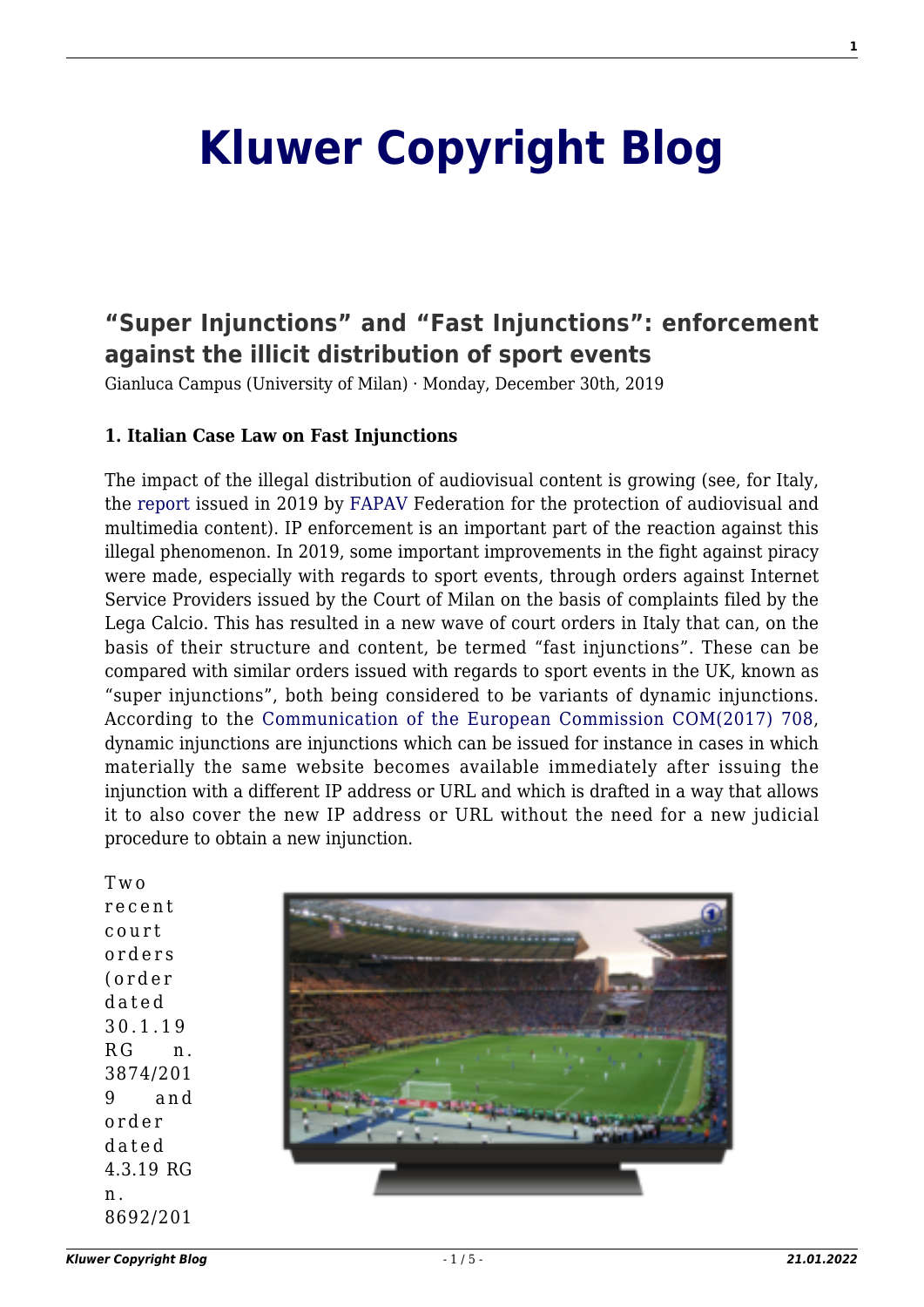9) related to complaints filed by Lega Calcio against the main Italian telco operators (TIM, Vodafone, Fastweb, Wind, Tiscali) in their capacity as *carriers* (i.e. mere conduit ISPs or ISPs) of the streaming services NoFreeze IPTV and Enigma IPTV. **The Court of Milan ruled that the ISPs must block access to the IP addresses used to access the domain name of the illicit IPTV services** and the URL associated with the domain name. The orders also covered **any other IP address univocally used to access the domain name** of the illicit IPTV services and any other *top level domain name* (i.e. .org, .it, .com., .net, etc.) associated with the *second level domain name* of the illicit IPTV services (i.e. nofreezeiptv and enigmaiptv). The Court allowed the ISPs 4 days to comply with the orders and any other automatic update of the orders resulting from a notice by the rights holders of a new univocal IP address associated with the illicit IPTV services. The orders apply to the IPTV service itself, with no need for the rights holders to file a complaint for every violation, since the IPTV service has been recognized as exclusively dedicated to the illicit distribution of sport events of the Italian Football Championship.

The orders were issued on the basis of Article 156 of the Italian Copyright Law (unofficial English version issued by WIPO and updated 2004 available [here\)](https://www.wipo.int/edocs/lexdocs/laws/en/it/it211en.pdf), implementing Article 8(3) of [Directive 29/2001/CE,](https://eur-lex.europa.eu/legal-content/EN/TXT/HTML/?uri=CELEX:32001L0029&from=IT) which requires Member States to introduce injunctions against intermediaries whose services are used by third parties to infringe copyright or related rights. The case law of the CJEU (in particular, the Telekabel case, [C-314/12](http://curia.europa.eu/juris/document/document.jsf;jsessionid=BABC2747B4CF766788855707D6837C4D?text=&docid=149924&pageIndex=0&doclang=EN&mode=lst&dir=&occ=first&part=1&cid=5538019)) must also be taken into account.

The Court also found that the illicit IPTV services could pose a threat of infringing activities for the entire duration of the Italian Football Championship. As a result of this peculiar risk, the orders were given effect for all the football matches planned during the Championship 2018/2019. The need for such extensive reach is confirmed by the fact that the sport events are unique, with their value concentrated in the *live* performance, so that any illicit retransmission causes a serious and irreparable damage to the rights holders.

Due to the nature of the rights involved, the need to prevent imminent damage and because the IP addresses to be blocked are univocally dedicated to the illicit activity (so that there is no risk that any lawful activity associated with the same IP addresses will be blocked), the orders have been issued *inaudita altera parte* (i.e. issued without the introduction of the respondent so as to deal with situations in which the passage of time could cause damage to the right for which protection is sought).

The Court decided on the deadline of 4 days in light of the balance of interests between the fast track procedure requested by the rights holders and the compliance costs for the ISPs. The ISPs are free to determine how to implement the orders from a technical standpoint.

Following these two orders, the Court of Milan issued another two orders (order dated 26.4.19 RG n. 19582/2019 *Lega Calcio and others vs Soft IPTV and others* and order dated 3.5.2019 RG n. 20475/2019 *Lega Calcio and others vs Darkside IPTV and others*) requested by the Lega Calcio against the main Italian telco operators (this time including the ISP Aruba) in relation to a number of other illicit IPTV services. In the new orders, the Court (taking into consideration the fact that the ISPs had already **2**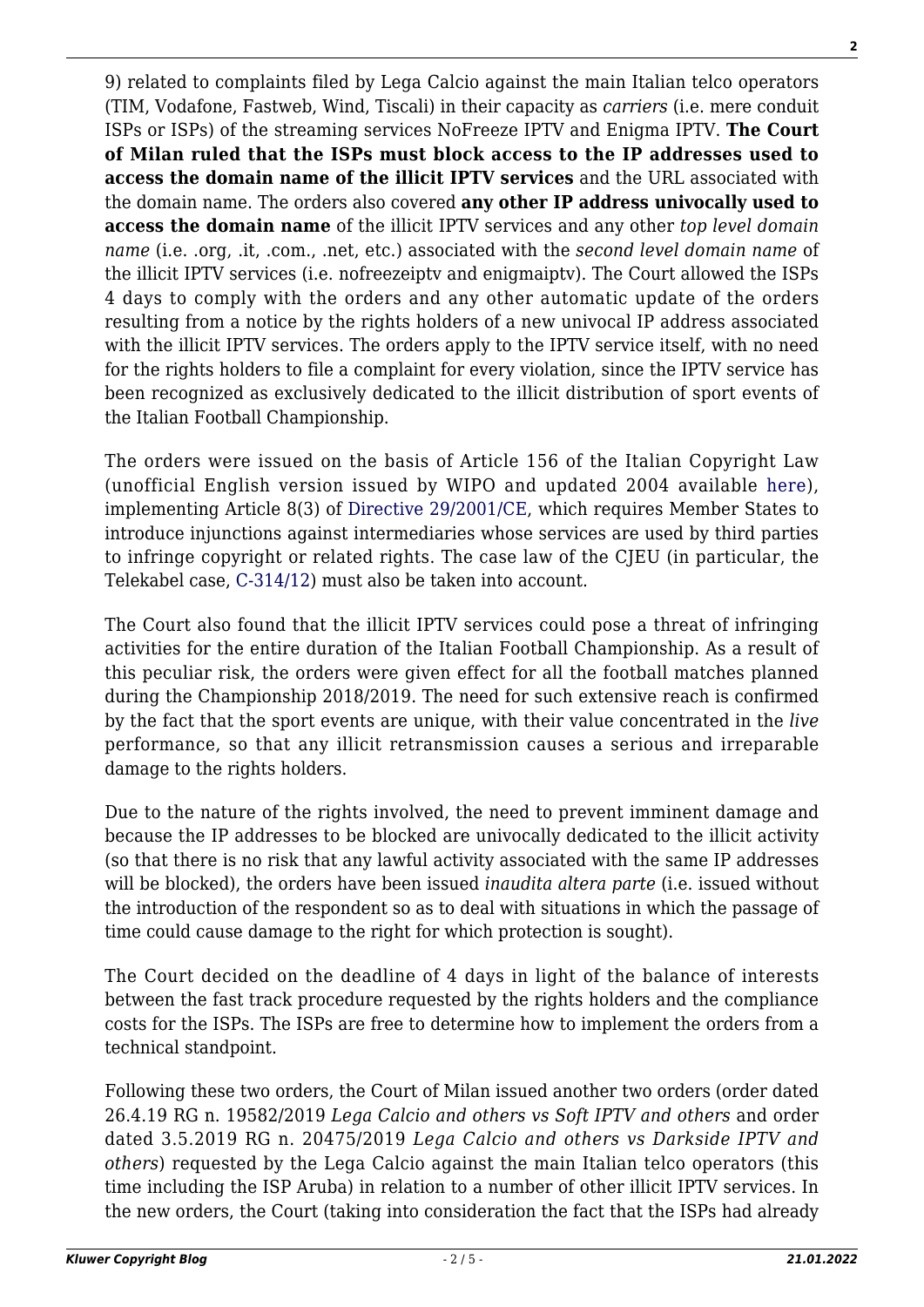adopted technical measures in similar cases) adopted an even stronger approach, so that **the orders have immediate effect**. Fines for delays of over 48 hours from the notification were imposed. This is the reason why this new case law can be classified as concerning **"fast injunctions"**.

The scope of the "fast injunctions" has been also widened, so as to include **variants of the** *second level domain name,* where these are communicated by the illicit IPTV services to their clients as new means for accessing the same illicit service responsible for the initial violations. The extension of the effects of the orders to any other *alias* domain name is excluded, where it is not proven that such a domain name is linked with the illicit activity that is already the object of the order.

## **2. A brief comparison with "super injunctions" in the UK**

It is worth noting that the "fast injunctions" of the Court of Milan arrive a few years after the so-called "super injunctions" issued in the UK in cases involving the Football Association Premiere League (FAPL) and UEFA against the main UK telco operators (British Telecommunications Plc, EE Limited, Plusnet Plc, Sky Uk Limited, Talk Talk Telecom Limited, Virgin Media Limited) (see *FAPL vs BT and others I – [2017] EWHC 480 (Ch); FAPL vs BT and others II – [2018] EWHC 1828 (Ch); UEFA vs BT and others – [2017] EWHC 3414 (Ch)*).

Yet Italy's "fast injunctions" differ in a number of ways from the UK's "super injunctions". First of all, the UK case law is based on **the collective preliminary detection of a number of IP addresses** used for the distribution of illicit IPTV services. A contractor engaged by FAPL monitored infringing streams for a number of weeks in the Premier League season, using proprietary video fingerprinting technology. The list of IP addresses they compiled was then reviewed by FAPL on the basis of two criteria: **(1)** whether the server's sole or predominant purpose was to enable or facilitate access to infringing streams; **(2)** whether the FAPL knew or had reason to believe that the server was being used for any other substantial purpose. This is a first difference from Italy's "fast injunctions", since in the Italian case law, the Lega Calcio was not required to conduct such a complex preliminary and comprehensive analysis, but just to demonstrate, on a case by case basis, that the alleged infringing IP address has been used unequivocally for distributing illicit content.

In addition, **the "super injunction" is a "live" blocking order,** which only has effect at the times when live Premier League match footage is being broadcast, while the "fast injunction" also has effect when the sport events are not being broadcast.

**The "super injunction" provides for the list of Target Servers to be "reset" for each match week during the Premier League season**. This allows for new servers to be identified by FAPL and notified to the Defendants for blocking each week and ensures that old servers are not blocked after the end of a week, unless they continue to be observed as sources of infringing footage. By contrast, the "fast injunction" only involves a *case-by-case* mechanism for including new IP addresses which are exclusively used to distribute infringing content, while nothing is said about IP addresses which are no longer used for infringing activity.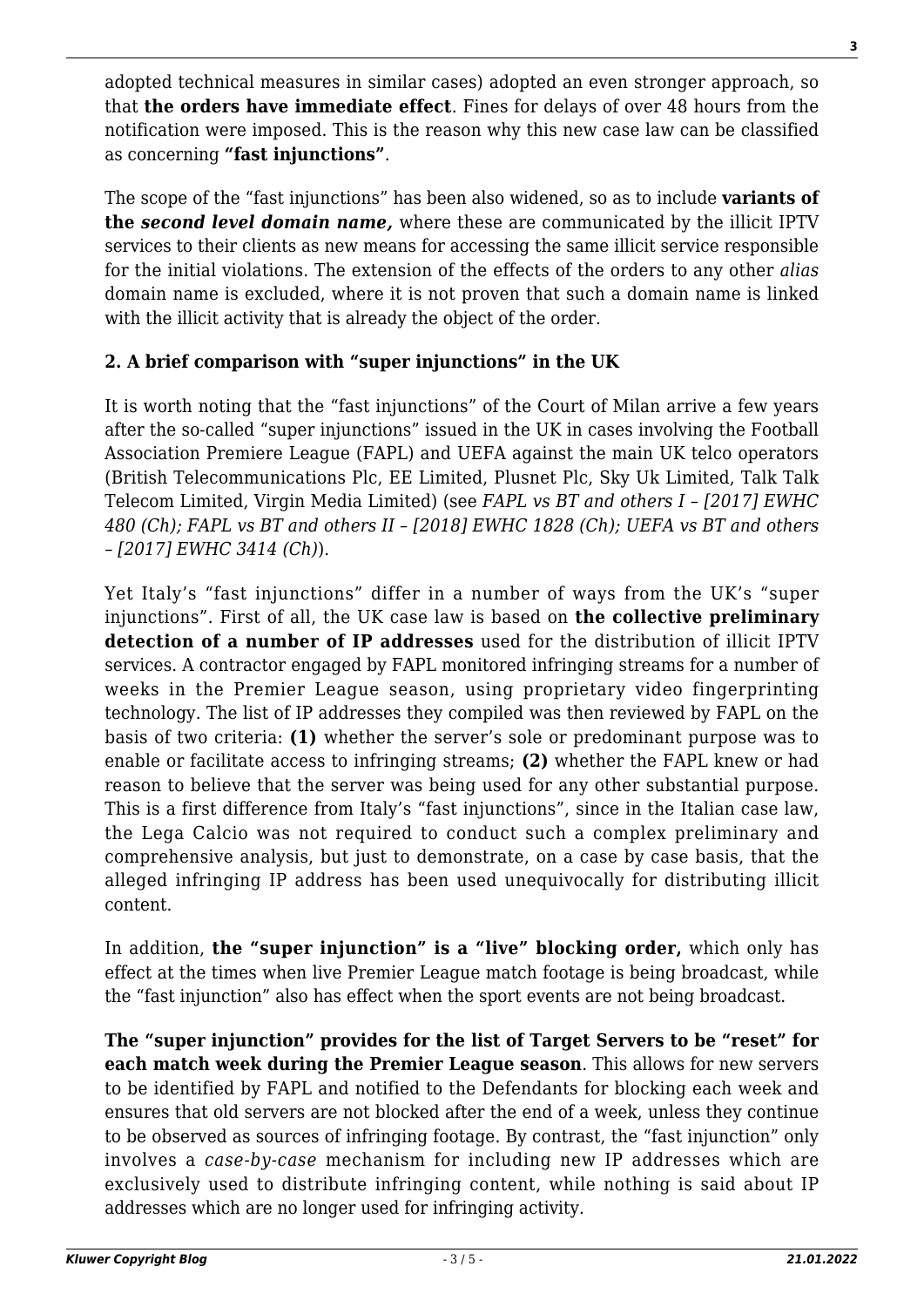Moreover, **the "super injunction" is only granted for a short period**, even if with effect for all the football matches of the Premier League (at least, this was the case for the first order of the FAPL case). The short duration of the order is intended to enable an assessment of its effectiveness and of any issues encountered, with a view to the FAPL applying for a similar order to cover other seasons. The "fast injunction" does not specify a particular timing for assessing its effectiveness.

Finally, **the hosting providers and the operator of any website or streaming service claiming to be affected by a "super injunction" are given permission to apply to set aside or vary the injunction.** The same right is given to the operators of the servers targeted by the injunction and any customer of the defendants who claims to be adversely affected by the injunction. By contrast, the "fast injunction" seems to require new notifications to the IPS only where the rights holder is seeking to extend the scope of the order.

*To make sure you do not miss out on regular updates from the Kluwer Copyright Blog, please subscribe [here.](http://copyrightblog.kluweriplaw.com/newsletter)*

### **Kluwer IP Law**

The **2021 Future Ready Lawyer survey** showed that 81% of the law firms expect to view technology as an important investment in their future ability to thrive. With Kluwer IP Law you can navigate the increasingly global practice of IP law with specialized, local and cross-border information and tools from every preferred location. Are you, as an IP professional, ready for the future?



[Learn how](https://www.wolterskluwer.com/en/solutions/kluweriplaw?utm_source=copyrightnblog&utm_medium=articleCTA&utm_campaign=article-banner) **[Kluwer IP Law](https://www.wolterskluwer.com/en/solutions/kluweriplaw?utm_source=copyrightnblog&utm_medium=articleCTA&utm_campaign=article-banner)** [can support you.](https://www.wolterskluwer.com/en/solutions/kluweriplaw?utm_source=copyrightnblog&utm_medium=articleCTA&utm_campaign=article-banner)